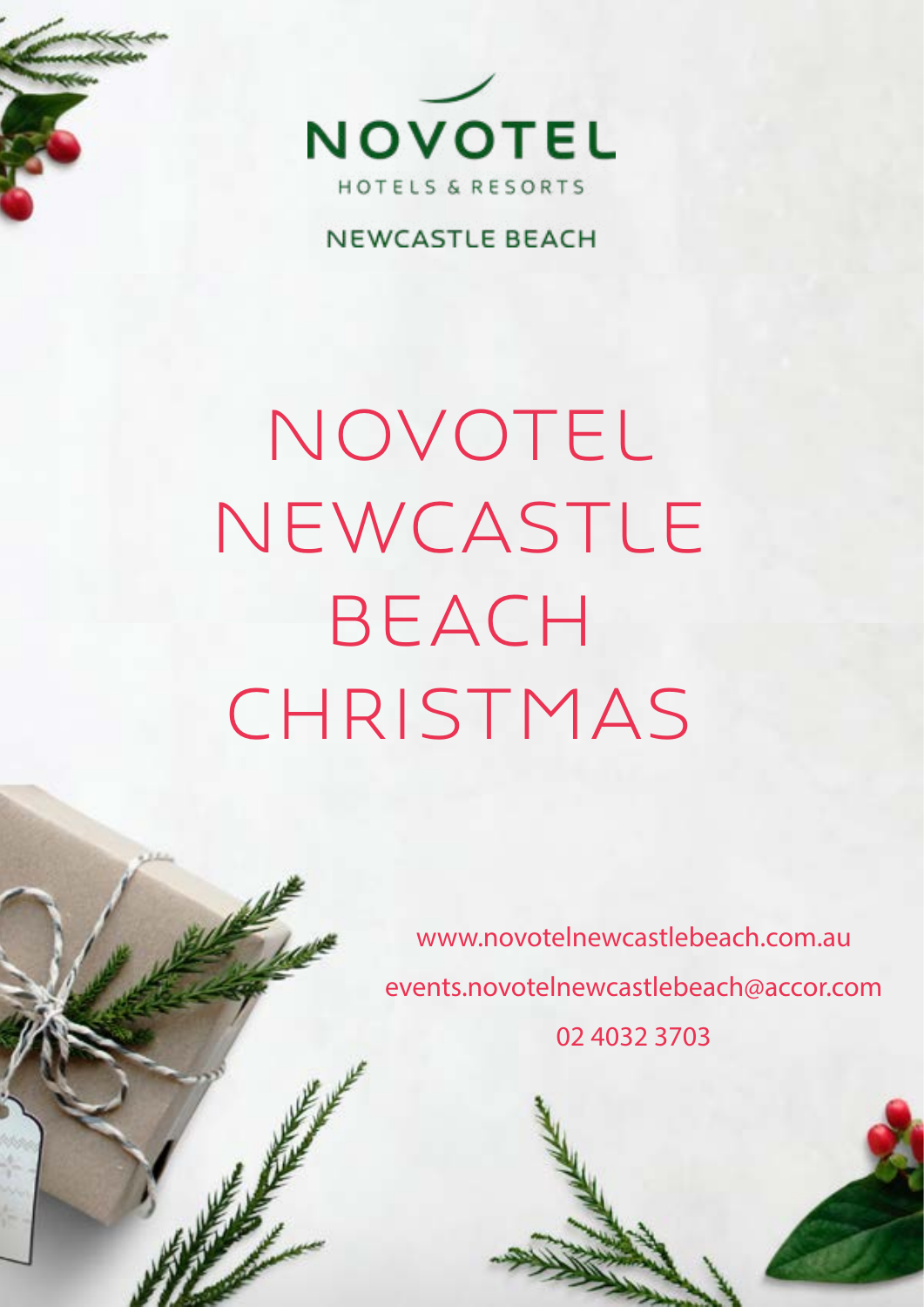# PACKAGES **OVERVIEW**

5% OFF YOUR PACKAGE WHEN YOU Book BEFORE 31ST OCTOBER



#### **CHRISTMAS** HIGH TEA PACKAGE

Christmas high tea menu Glass of house sparkling on arrival 3 hour venue hire Christmas decorations [Christmas bon bons & centrepieces](#page-2-0) Sound system for music \$55 Per Person

#### [DELUXE PACKAGE](#page-3-0)

3 course alternate serve menu 4 hour Gold Beverage Package 5 hour venue hire Chair covers & sash Christmas decorations Christmas bon bons & centrepieces Sound system for music Lucky door prize

#### \$130 Per Person

#### BANQUET PACKAGE

2 course alternate serve menu 3 hour Silver Beverage Package 4 hour venue hire Chair covers & sash Christmas decorations Christmas bon bons & centrepieces Sound system for music \$105 Per Person

#### SLUMBER & PARTY

We offer a special 10% discount off accommodation rates over the festive and holiday season for Christmas Party guests, subject to availability.

Please contact our events team to make your booking.

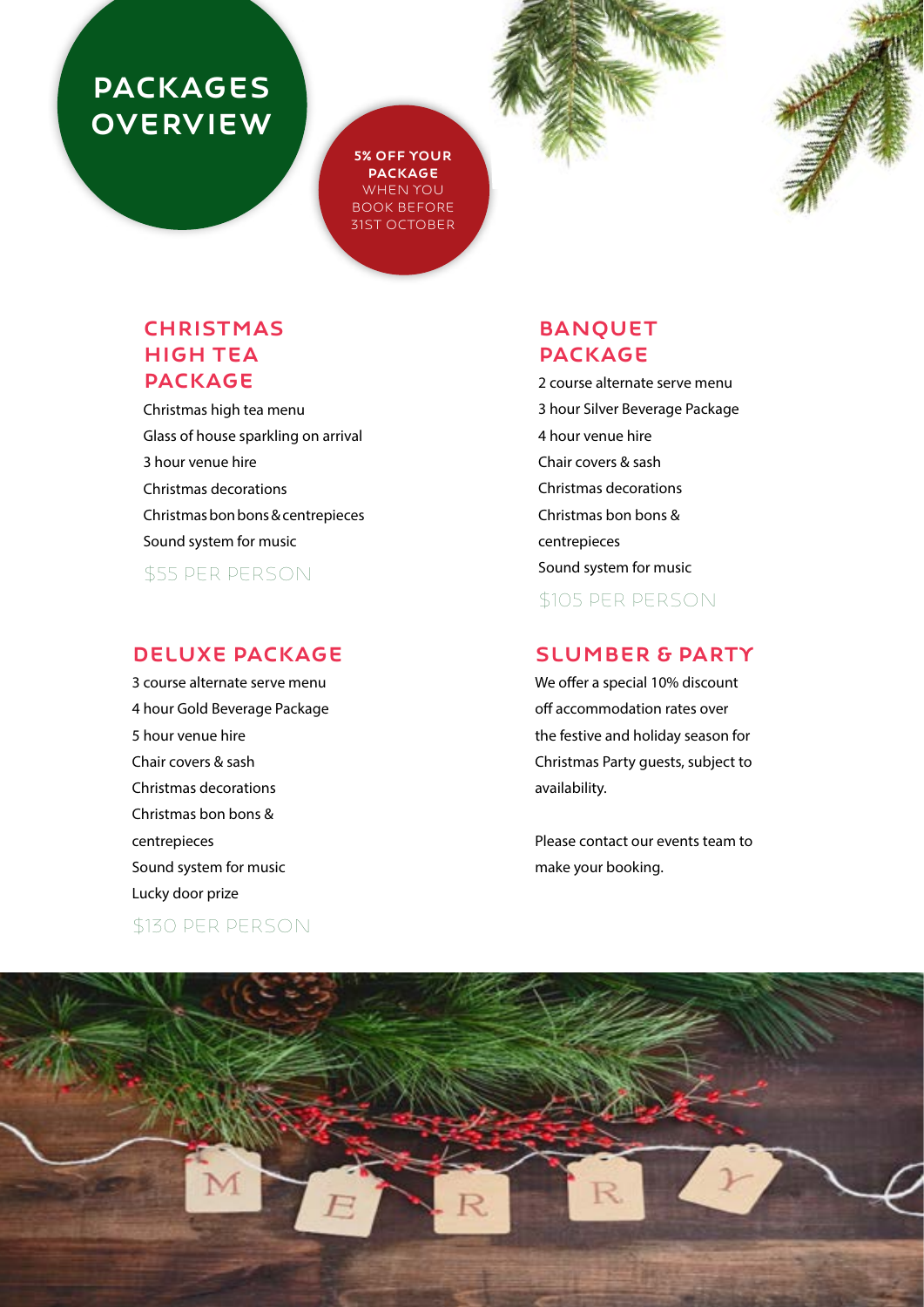# <span id="page-2-0"></span>**CHRISTMAS** HIGH TEA PACKAGE

\$55 PER PERSON

#### SWEET

Banoffee chocolate tart House made lemon drizzle cake Passionfruit curd tartlet Rocky road Scones with jam & cream Fruit mince pies

#### SAVOURY

Coronation chicken on toasted sourdough Egg, mayonnaise & lettuce finger sandwich Smoked salmon & cream cheese blini Freshly cooked mushroom ragout & goats cheese frittata

#### BEVERAGES

1 glass of house sparkling (included) Coffee & Tea (included) Other beverages on consumption (additional)

#### Minimum 20 people

# **BANQUET** PACKAGE

\$105 PER PERSON

2 course menu please select 2 entrées, & 2 mains or 2 mains & 2 desserts served alternately

#### Entrée

Salmon gravlax, shaved fennel, radish, pea tendrils, seeded mustard, verjuice dressing Sweet potato ravioli, asparagus, pine nut, sage butter sauce Slow roasted pork belly, spiced carrot puree, apple, watercress

#### Main

Beef fillet, potato fondant, caramelized onion, mushroom ragout Seared chicken supreme, potato galette, broccolini, salsa rossa Pan fried barramundi, roast fennel, cavolo nero, salsa Verde

#### Dessert

Christmas pudding with vanilla crème anglaise Pavlova, soft whipped cream, fresh fruit, berries Soft centred chocolate fondant, berries & vanilla bean ice cream

#### Beverages

3 hour Silver Beverage Package

Minimum 20 people